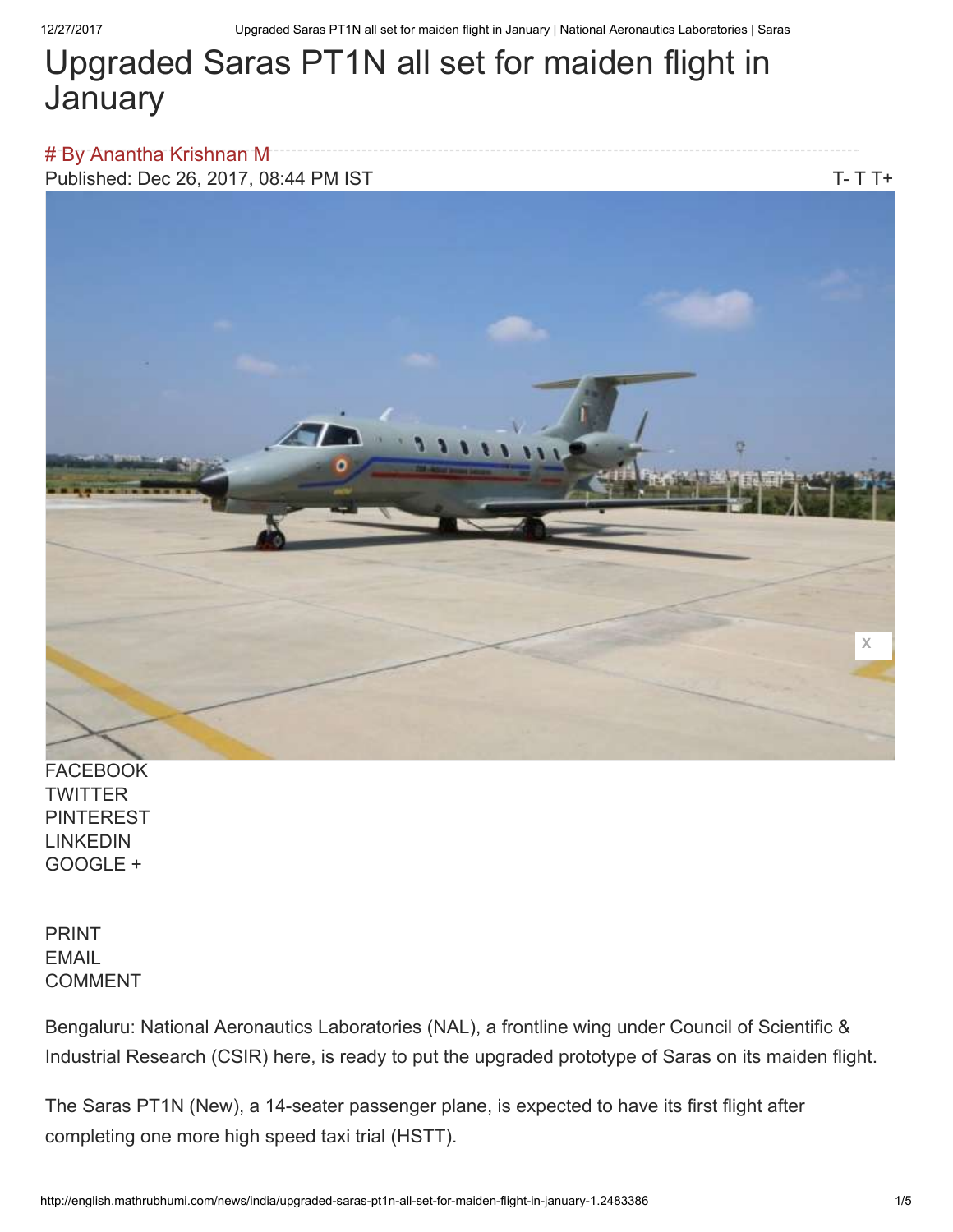Military sources confirm to Mathrubhumi that the first flight will be about 20-25 minutes.

Two Test Pilots and one Flight Test Engineer, who are empanelled to the PT1N project from Indian Air Force's Aircraft and Systems Testing Establishment (ASTE), will be onboard the maiden mission.

The first flight could be any time during the first/second week of January 2018.

What separates the PT1N now from the maiden flight are a SRB (Safety Review Board) and one final HSTT.

A young team of around 40 scientists and engineers, with an average age of 40 years, have been toiling hard for the last nine months to ensure Saras does what it is meant to be doing -- flying.

The project had virtually hit a dead end after the March 2009 crash of PT-2 martyring three ASTE crew onboard. The subsequent crash probe, lack of confidence among users, want of funds and political will further dented the project.

The aircraft was grounded for close to three years (2013-2016) barring namesake EGRs to keep the power-plant in good shape.

The resurgence of Saras project as PT1N has now given hope for India's foray into making 14/19 seater passenger turboprops, with China, Russia, Poland, Indonesia and United States have already gone some distance.

In the new avatar as PT1N, it boasts of many upgraded features, following a gap analysis undertaken last year.

## A close look at what PT1N looks like

- \* The control forces have been significantly reduced.
- \* The nacelle design (for engine mount) has been made optimal.
- \* Environmental control systems, cabin pressurization systems have been modified.
- \* Automatic avionics stall warning system included.
- \* Linear flap track and trim taps on elevator modified.
- \* Rudder area enhanced for better controllability.
- \* Flight test instrumentation modified.
- \* Electrical systems modified to reduce voltage losses.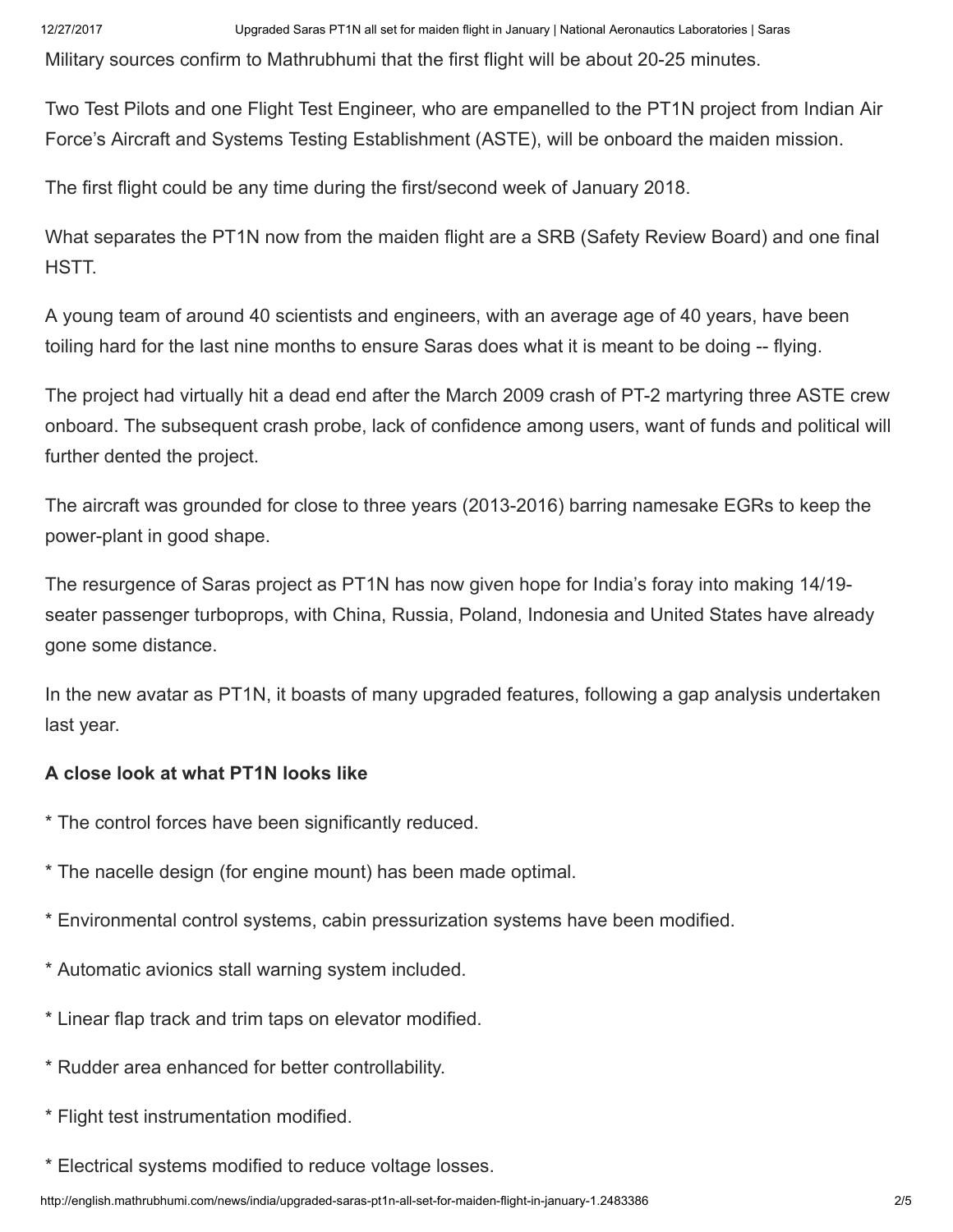\* Air data system has been provided with the nose boom for redundancy.

Apart from above modification on the aircraft, the following additional safety measures have also been ensured by the team.

\* Complete borosopic inspection of the aircraft to eliminate any doubts about corrosion.

\* Computer-based failure analysis of engine, elevator jamming and ailerons power adequacy.

\* Simulator upgraded to the high-fidelity.

The NAL-ASTE combine's primary objective with PT-1N is to evaluate all systems, including design and performance parameters. The inputs collected from PT1N's initial flights (expected to be around 20-30 in the next six months), will be then used to freeze the design, paving way for the production version.

### India's 19-seater dream will be Saras Mk-2

PT-IN flight data will inspire NAL to prepare the DPR (detail project report) for India's much-awaited 19-seater passenger plane – Saras Mk2.

The Saras Mk2 will have additional five more seats and a toilet as compared to the PT1N. It will also have gen-next avionics and glass cockpit, autopilot and other features any modern passenger turboprop could boast off.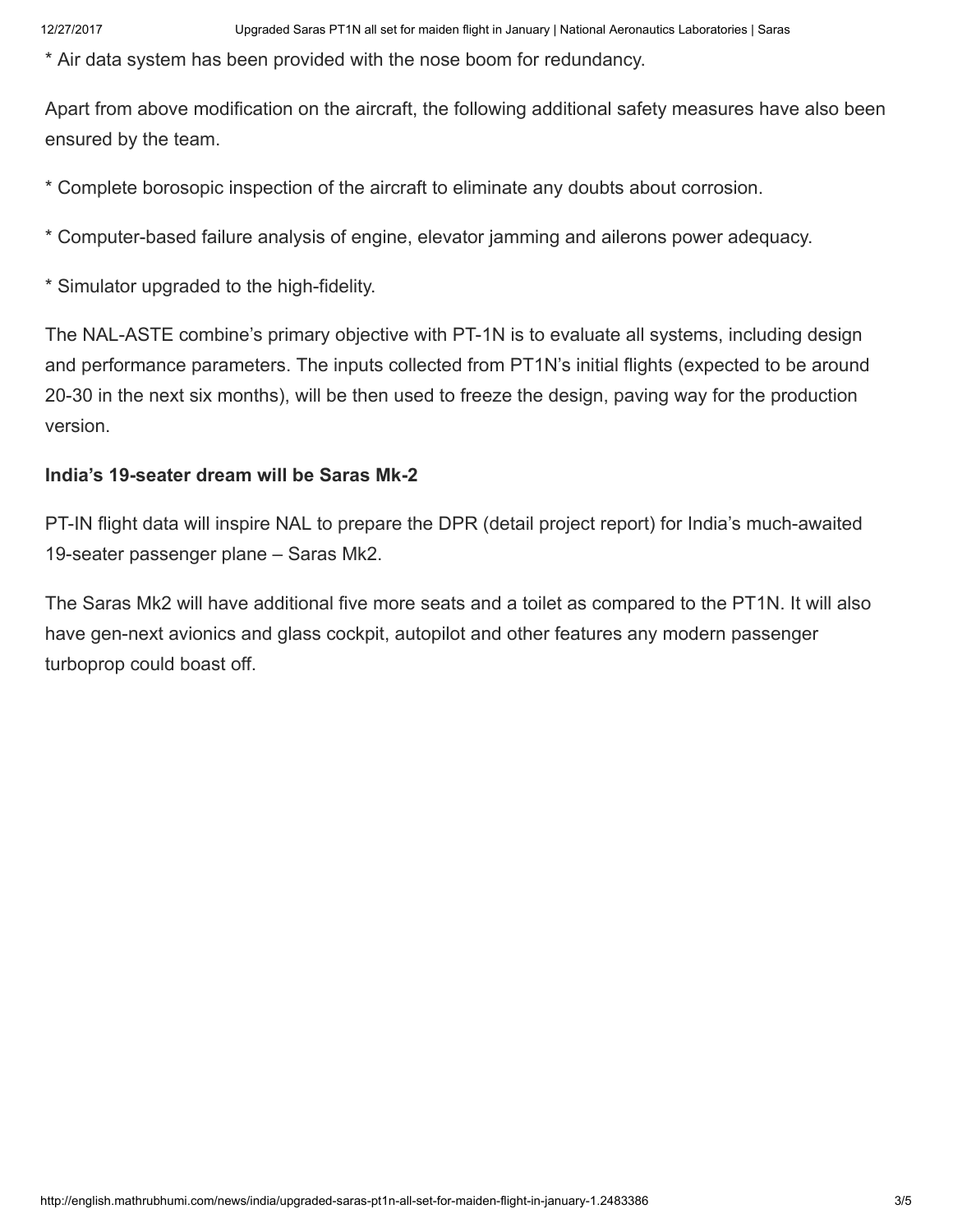

The Saras Mk2 with reduced weight (around 700 kg compared to PT1N) will have an AUW (all upweight) of roughly around 7.4 to 7.5 ton and will likely to run on MRF tyres.

#### Both military and passenger platforms

Sources confirm that NAL plans to have both military and passenger version for the 19-seater. They hope to encash on the CEMILAC-DGCA's certification model used in ALH, to save time.

As of now, two production variants are planned while the third one will be a fatigue test specimen (FTS) – all estimated to costing around Rs 700 crore.